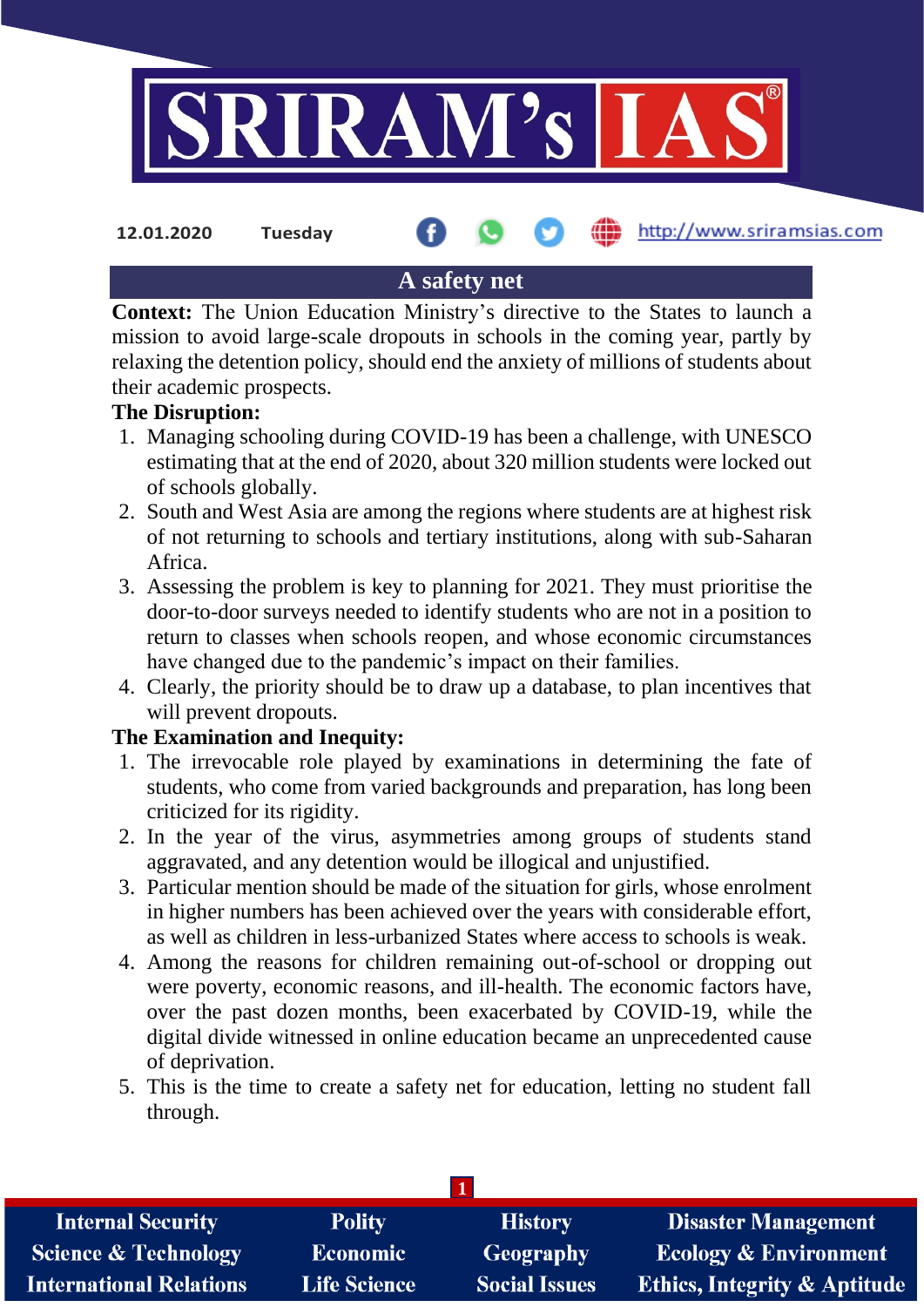

#### http://www.sriramsias.com **12.01.2020 Tuesday**

## **Mains: Case Study**

Q1. You are DM of a district in the backward district of Madhya Pradesh. The region is considered a hotbed of poverty, social and educational backwardness. In recent years, however, there was some improvement in the social and economic condition of people leading to higher enrollment in education particularly for girls and tribals of the area. All this development is suddenly endangered by Lockdown due to COVID-19, there are reports of child labour, child marriage in the district as distress led actions and perception that school dropouts will immensely increase. There is a directive from the Centre government to relax detention norms and to take all necessary actions to ensure that advances in education are not compromised by lockdown led disruptions.

1. What will be your immediate and long term response to the situation in your district?

## **Dialogues for democracy, lessons from Rajasthan**

**Bottom line:** Federalism and good governance need engagement between people and officials, as the MGNREGA programme shows. If a government is committed to constitutional principles, then paying attention to multiple points of view and listening to the voices of the marginalised is a prerequisite.

## **Disregard of dialogues leading to Disruption of cooperation ( The Farm Laws)**

- 1. Many are aggrieved about the process of the promulgation of the laws as it lacked any consultation with those that the laws are purportedly meant to serve.
- 2. Very often, policymakers ignore the need for dialogue and deliberation with beneficiaries.
- 3. Consultations are needed during the initial stages of law-making of a government programme as much as a continuous dialogic exercise must be the norm for effective programme implementation.
- 4. In particular, redistributive, people-facing welfare policies need constant feedback.

#### **The MGNREGA Point**

In the case of MGNREGA, engagement with civil society organisations had been institutionalised in the MGNREGA samvads; some of which were attended by the Chief Minister of Rajasthan.

| <b>Internal Security</b>        | <b>Polity</b>       | <b>History</b>       | <b>Disaster Management</b>              |  |  |  |
|---------------------------------|---------------------|----------------------|-----------------------------------------|--|--|--|
| <b>Science &amp; Technology</b> | <b>Economic</b>     | <b>Geography</b>     | <b>Ecology &amp; Environment</b>        |  |  |  |
| <b>International Relations</b>  | <b>Life Science</b> | <b>Social Issues</b> | <b>Ethics, Integrity &amp; Aptitude</b> |  |  |  |
|                                 |                     |                      |                                         |  |  |  |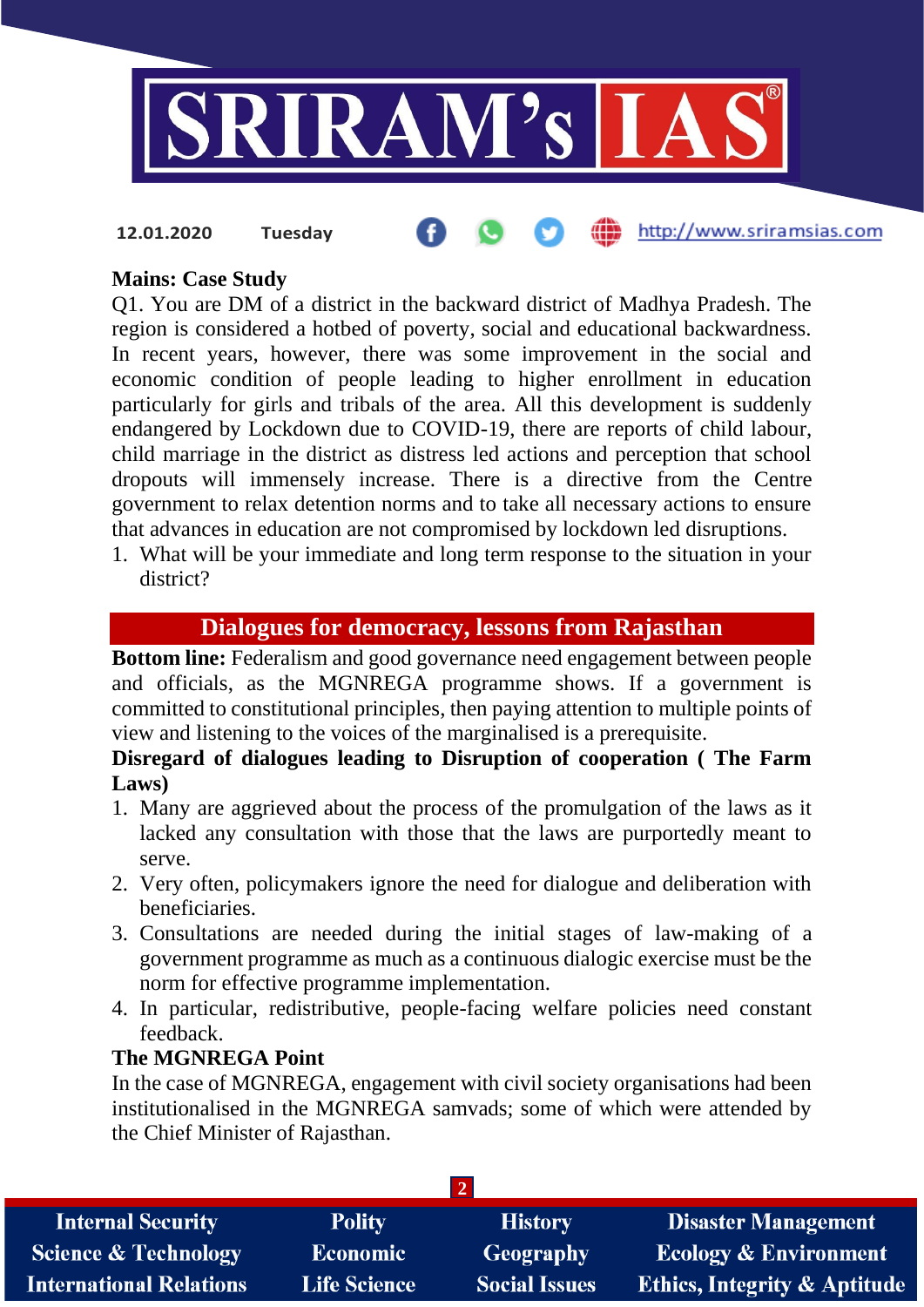

http://www.sriramsias.com **12.01.2020 Tuesday**

## **Benefits of cooperation with Beneficiaries**

- 1. Smooth implementation of MGNREGA in Rajasthan with Social audits and Grievance redressal.
- 2. The Right to Information (RTI) Act that had its origins in people's movements in Rajasthan
- 3. The JSP is a single platform in the public domain providing information across 60 departments of over 104 schemes was a result of consultation with people

#### **Mains:**

Q1. "Deliberation and debate is the way you stir the soul of our democracy. Federalism and good governance require constant constructive engagement between people and officials." Discuss in the context of protest against various central legislations.

# **A step back in gender equality**

**Bottom line:** Paying women for domestic and care work is a recognition of their efforts but may not reduce and redistribute their burden. This is because paying monetary benefits carries with it the possible danger of formally endorsing the social norm that domestic and care work are 'women's work', for which they are being paid. Also, no money can replace women's foregone career and aspirations.

## **A disproportionate burden of work**

- 1. Women bear a disproportionately high burden of unpaid domestic work and care work in India.
- 2. The all-India Time Use Survey (2019) says that 81% of females (six years and above) and 26% of males participate in unpaid domestic work.
- 3. The data suggest that females bear more than 83% of the burden of domestic and care work both in Tamil Nadu and India.

## **The feminist economist Diane Elson**

The insights offered by the feminist economist Diane Elson are pertinent. The gist of her argument is this: public policy should aim at closing the huge gender gap in unpaid domestic and care work through **'recognition, reduction and redistribution' (Triple-R).**

| 3.                              |                     |                      |                                         |  |  |  |
|---------------------------------|---------------------|----------------------|-----------------------------------------|--|--|--|
| <b>Internal Security</b>        | <b>Polity</b>       | <b>History</b>       | <b>Disaster Management</b>              |  |  |  |
| <b>Science &amp; Technology</b> | <b>Economic</b>     | <b>Geography</b>     | <b>Ecology &amp; Environment</b>        |  |  |  |
| <b>International Relations</b>  | <b>Life Science</b> | <b>Social Issues</b> | <b>Ethics, Integrity &amp; Aptitude</b> |  |  |  |